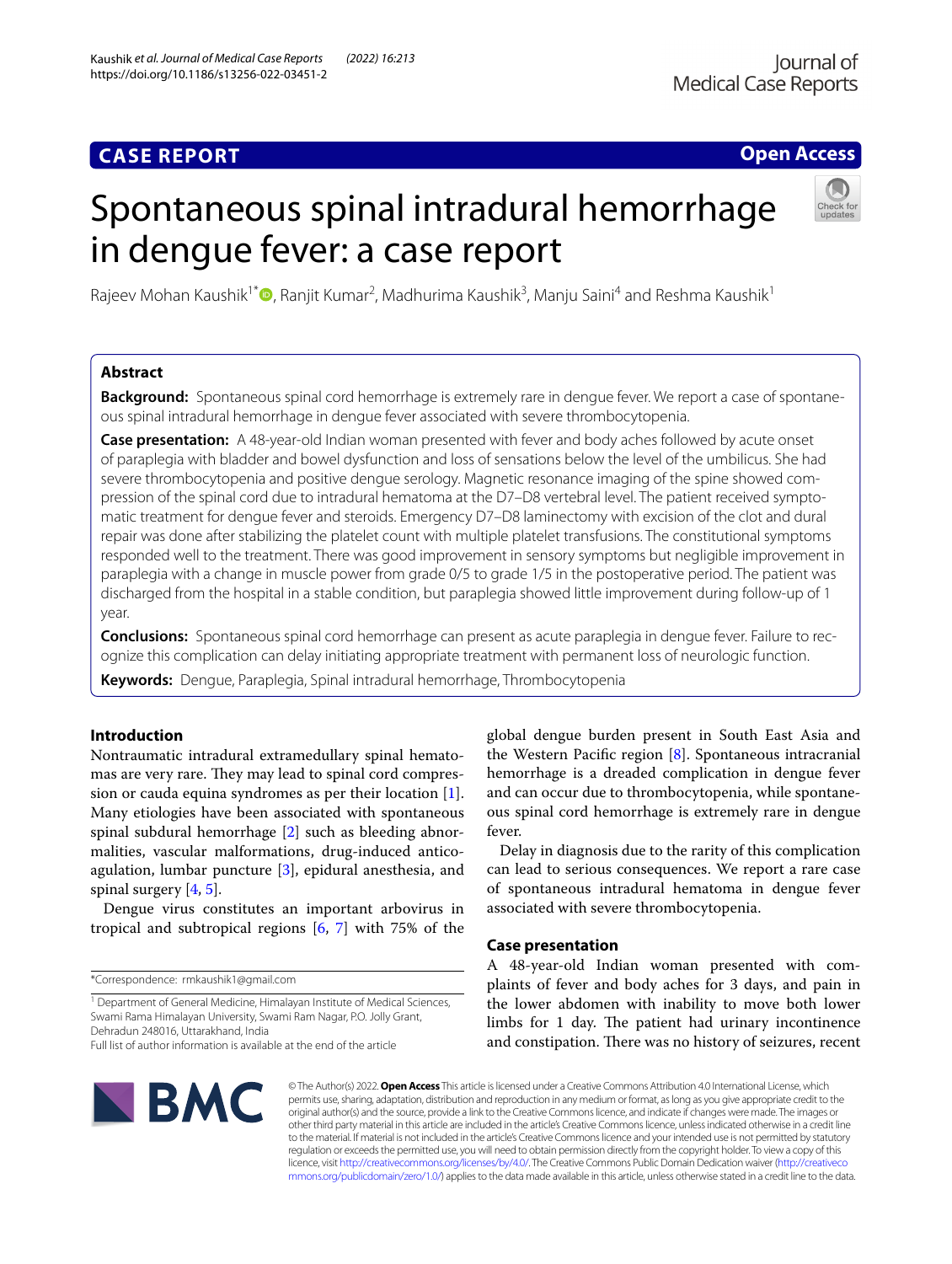vaccinations, diarrhea, or respiratory infection. The patient had not sufered from any signifcant illness in the past. There was no relevant family history. At presentation, the patient was febrile (oral temperature 102 °F) and had mild conjunctival sufusion. Higher mental functions, speech, and cranial nerves were normal with grade 0/5 power in both lower limbs. Lower limbs were hypotonic with absent deep tendon jerks and mute plantars on both sides. Sensation to light touch was diminished, while pain, temperature, and posterior column sensations were lost below the umbilicus (T10 level). A provisional diagnosis of acute faccid paraplegia with bladder and bowel involvement due to acute transverse myelitis was considered.

Laboratory investigations done outside the hospital had shown a rapid fall in platelet count from  $130,000/\mathrm{mm}^3$  to 12,000/mm<sup>3</sup>. Investigations in our hospital showed a normal white blood cell count and low platelet count (9410/ mm3 and 40,000/mm3 , respectively). Both peripheral blood smear and an immunochromatographic test (Opti-MAL-IT, DiaMed AG, Cressier s/Morat, Switzerland) were negative for malaria along with a negative rapid test and IgM serology for scrub typhus. Dengue-specifc NS1 antigen and IgG, and IgM antibodies were positive by a commercial micro-well enzyme immunoassay kit. Blood sugar, serum creatinine, serum electrolytes, and serum bilirubin were normal with raised aminotransferases.

Bleeding time, clotting time, prothrombin time, international normalized ratio (INR), and activated partial thromboplastin time (aPTT) were normal. Ultrasonographic examination of the abdomen showed fatty liver and mild ascites with bilateral pleural effusion. Fundus examination was normal. Magnetic resonance imaging (MRI) of the dorsolumbar spine was suggestive of intradural, extramedullary hematoma at D7–D8 vertebral level (Fig. [1\)](#page-1-0).

The diagnosis was revised to dengue hemorrhagic fever with thrombocytopenia with acute faccid paraplegia due to compressive myelopathy caused by spontaneous spinal intradural hematoma at D7–D8 vertebral level. The patient received symptomatic treatment for dengue fever and intravenous methylprednisolone 1000 mg daily. She was given multiple transfusions of platelet concentrates and was taken for emergency surgery on the second day of hospitalization after raising the platelet count above the critical level. Intraoperative fndings showed a cord bulge at D7–D8–D9 vertebral level with an intradural hematoma on the posterior and lateral aspects of the cord. Flimsy adhesions were present over nerve roots. D7–D8 laminectomy with excision of the clot and dural repair was performed. Repeat MRI examination of the dorsolumbar spine after 3 days was suggestive of a small hematoma in the anterior epidural space with cord edema with postoperative changes at the D7–D8 vertebral level

<span id="page-1-0"></span>

**Fig. 1** T2-weighted (**A** and **B**) and fat-suppressed T2-weighted (**C**) sagittal images showing intradural extramedullary hematoma at D7–D8 vertebral level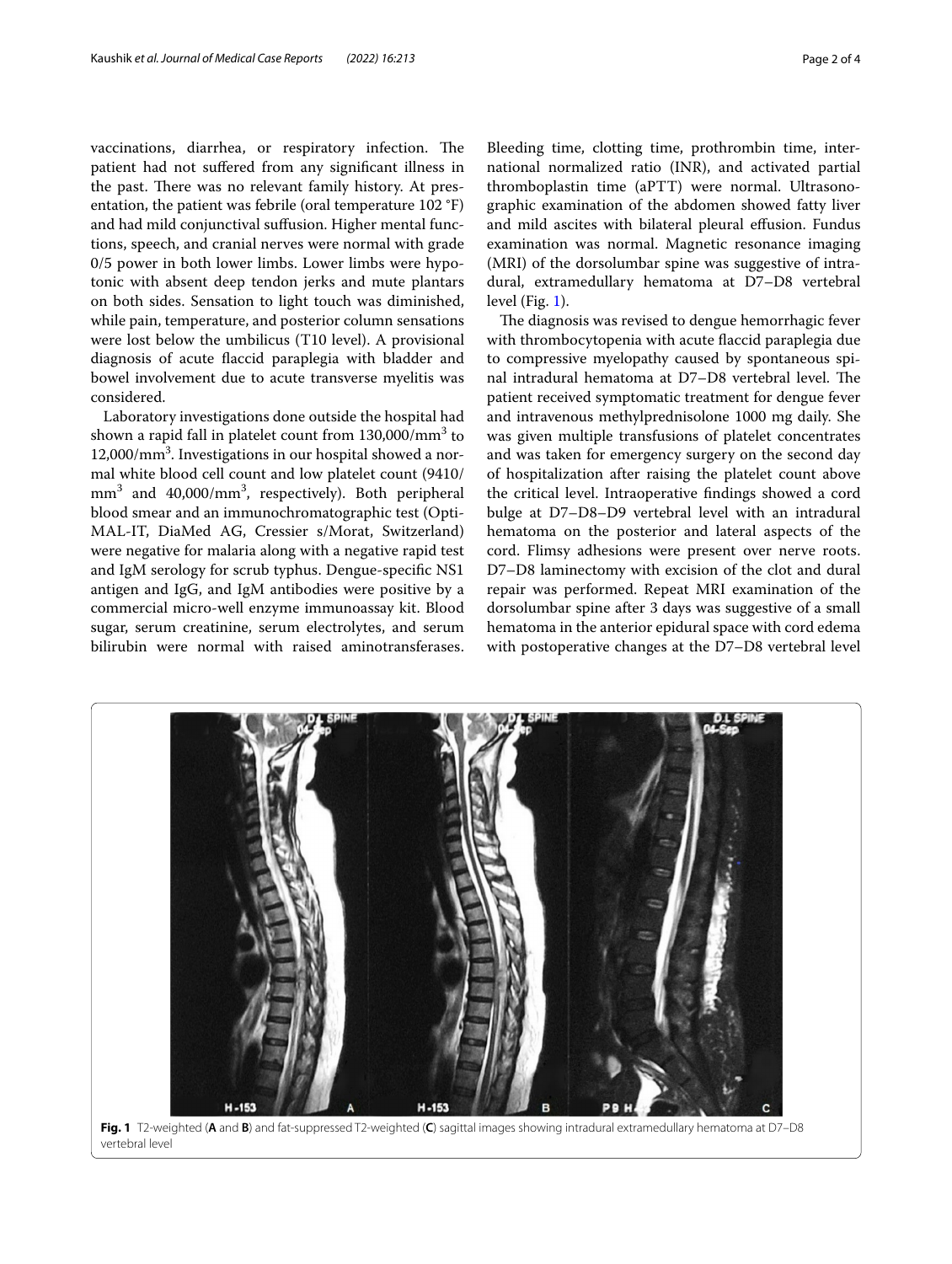(Fig. [2\)](#page-2-0). Methylprednisolone was discontinued on the fifth day. The postoperative period was uneventful with good improvement in constitutional symptoms as well as sensory symptoms, but negligible improvement in paraplegia with a change in muscle power from grade 0/5 to grade 1/5. The patient was discharged in stable condition on the 15th day after surgery. At the time of discharge, the patient could accept oral feeds and her bladder and bowel functions had improved. She was advised limb strengthening exercises along with a foot splint. The patient showed marginal improvement in paraplegia during a follow-up period of 1 year.

### **Discussion**

Dengue hemorrhagic fever and dengue shock syndrome are the most severe sequelae of dengue infection. In 1976, neurological manifestations were initially reported as atypical manifestations of dengue infection [[9\]](#page-3-8). Neurological manifestations have been reported in 0.5–20% of cases of dengue fever  $[10]$  $[10]$  and account for  $\langle 1\%$  of the total systemic complications [[11\]](#page-3-10).

Neurological manifestations, such as headache, seizures, behavioral disturbances, and altered sensorium, can occur as part of encephalitis or aseptic meningitis in patients with dengue infection. Mononeuropathies, polyneuropathies, Guillain–Barre syndrome, myelitis, thrombosis, and intracranial hemorrhage have been reported



**Fig. 2** Postoperative T2-weighted sagittal image showing small hematoma in the anterior epidural space with cord edema at D7–D8 vertebral level

previously in patients with dengue fever [\[11](#page-3-10), [12](#page-3-11)]. Quadriparesis has been reported rarely due to myositis, Guillain–Barre syndrome [[13,](#page-3-12) [14\]](#page-3-13), and hypokalemia [[15](#page-3-14)] in patients with dengue fever. Spontaneous spinal cord bleeding is extremely rare in dengue fever, and to the best of the authors' knowledge, only three such cases have been reported in literature to date. Two cases had thrombocytopenia leading to extramedullary hematoma causing cervical cord compression with quadriparesis in one case [\[16](#page-3-15)] and spontaneous spinal subarachnoid hemorrhage causing paraparesis in the other [\[17](#page-3-16)], while the third one had normal platelet counts with quadriparesis due to hematomyelia that was attributed to platelet functional defect [[18\]](#page-3-17).

Our patient was a resident of a dengue-endemic area. Her clinical features and laboratory investigations were suggestive of the clinical picture of dengue fever, which was corroborated by positive serology for dengue virus infection. Acute onset of paraplegia with bladder and bowel involvement and a defnite sensory level, in the presence of dengue virus infection, were in favor of noncompressive myelopathy in our patient. The possibility of spontaneous spinal cord hemorrhage causing compressive myelopathy was considered unlikely as it is extremely rare in dengue fever. However, the diagnosis of compressive myelopathy due to spontaneous intradural hematoma was established with the help of an MRI scan of the spine, which led to the neurosurgical intervention for spinal cord decompression. Early diagnosis and decompression of the spinal cord would have yielded a better neurologic outcome in our patient but could not be achieved due to delay in reporting to the hospital and the need to raise the platelet count to an optimum level before performing surgery.

### **Conclusions**

Paraplegia during dengue virus infection may not be solely due to Guillain–Barre syndrome, myositis, or hypokalemia, but may also be caused by compressive myelopathy due to spontaneous spinal cord hematoma, as seen in our case. This possibility should be considered by the treating physician, as misdiagnosis of denguerelated noncompressive myelopathy can delay initiation of appropriate treatment which may lead to an irreversible neurologic deficit.

#### **Acknowledgements**

We are grateful to the patient for giving her consent to the publication of this case.

#### **Author contributions**

<span id="page-2-0"></span>RMK and MK identifed the patient and conceived the work. RMK, RKu, MS, and RKa contributed to the diagnosis and treatment. MK prepared the initial manuscript. RMK, RKu, MS, and RKa revised the manuscript critically for important intellectual content. All authors read and approved the fnal manuscript.